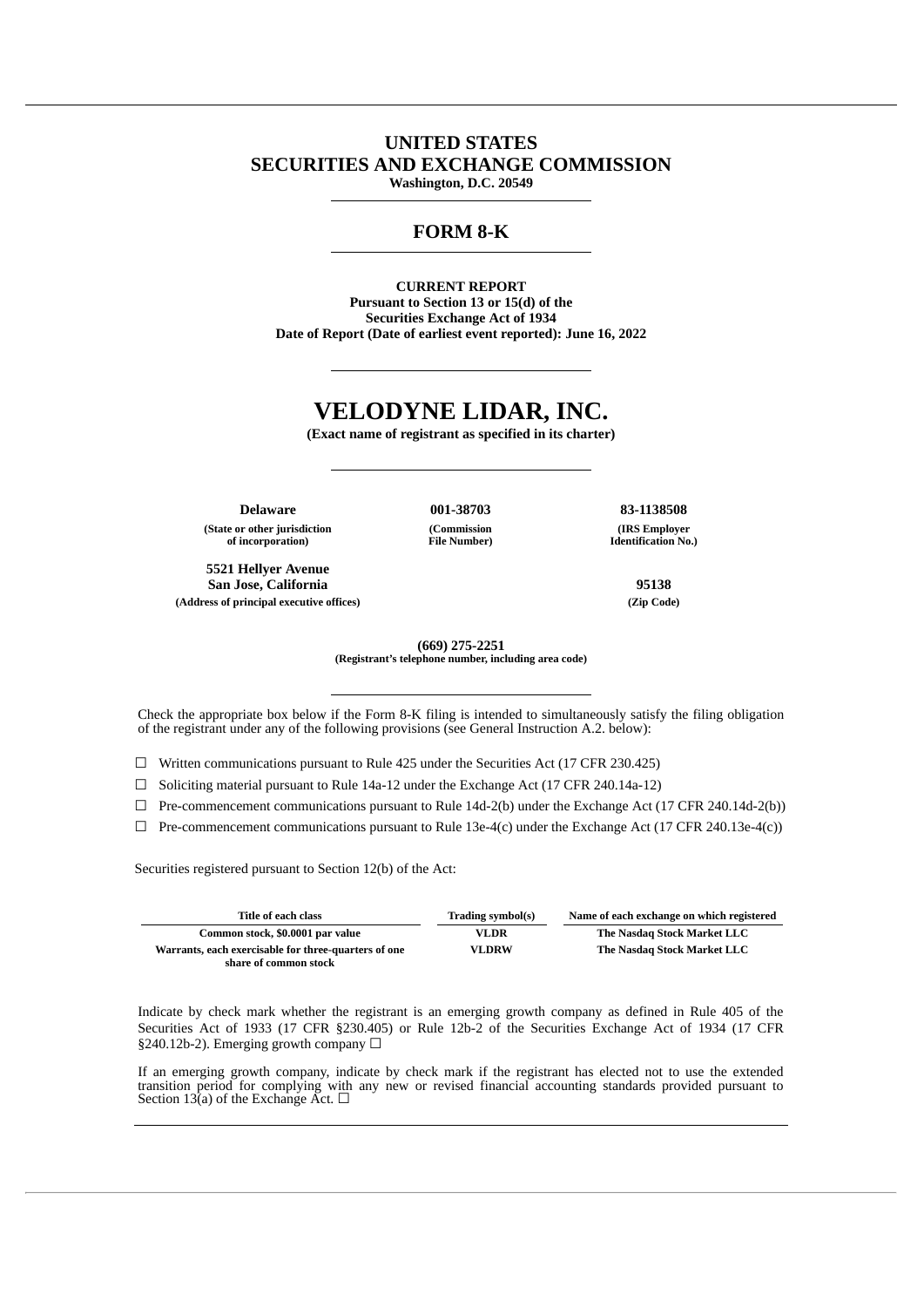#### *Item 5.07. Submission of Matters to a Vote of Security Holders.*

The annual meeting (the "Annual Meeting") of the stockholders of Velodyne Lidar, Inc. ("we," "us" or "our") was held on June 16, 2022.

Only stockholders of record as of the close of business on April 22, 2022, the record date for the Annual Meeting, were entitled to vote at the Annual Meeting. As of the record date, 207,956,625 shares of Velodyne's common stock were outstanding and entitled to vote at the Annual Meeting. The holders of a total of 129,752,732 shares of common stock were present at the Annual Meeting, either in person or by proxy, which total constituted a quorum for the Annual Meeting. In deciding all matters at the Annual Meeting, each holder of common stock of Velodyne was entitled to one vote for each share of common stock held as of the close of business on the record date.

The matters voted on at the Annual Meeting are summarized below, and the votes cast with respect to each such matter are set forth below.

*Election of Directors.* The following nominees were elected by the holders of our common stock to serve as Class II directors to hold office until our 2025 annual meeting of stockholders and until their successors have been duly elected and qualified.

| Nominee            | <u>For</u> | Withheld   | <b>Broker Non-Votes</b> |
|--------------------|------------|------------|-------------------------|
| Virginia Boulet    | 69.945.733 | 20,568,668 | 39,238,331              |
| <b>Andy Mattes</b> | 70,502,322 | 20,012,079 | 39,238,331              |

The two nominees were elected to the Board of Directors and will serve until the 2025 annual meeting of stockholders and until his or her successor is elected or appointed. In addition, Mr. Mattes was appointed to the Audit Committee, effective as of June 16, 2022.

*Ratification of independent registered public accounting firm.* The appointment of KPMG LLP as our independent registered public accounting firm for the year ending December 31, 2022 was ratified based on the following results of voting:

| <u>For</u>  | <b>Against</b> | Abstain | <b>Broker Non-Votes</b> |
|-------------|----------------|---------|-------------------------|
| 108,009,445 | 21,565,663     | 177.624 |                         |

*Advisory Vote on Compensation of Named Executive Officers.* On an advisory basis, the compensation of our named executive officers for the year ended December 31, 2021, as disclosed in our proxy statement for our Annual Meeting, was approved by our stockholders based on the following results of voting:

| For<br>___ | <b>Against</b> | Abstain | <b>Broker Non-Votes</b> |
|------------|----------------|---------|-------------------------|
| 66,667,362 | 23.591.268     | 255,771 | 39,238,331              |

*Advisory Vote on the Frequency of Stockholder Vote on Executive Compensation.* On an advisory basis, the stockholders indicated their preference that an advisory vote on executive compensation occur annually based on the following results of voting:

| Year       | 2 Years   | 3 Years | Abstain    | <b>Broker Non-Votes</b> |
|------------|-----------|---------|------------|-------------------------|
| 68,742,060 | 1,350,867 | 629.714 | 19,791,760 | 39,238,331              |

1